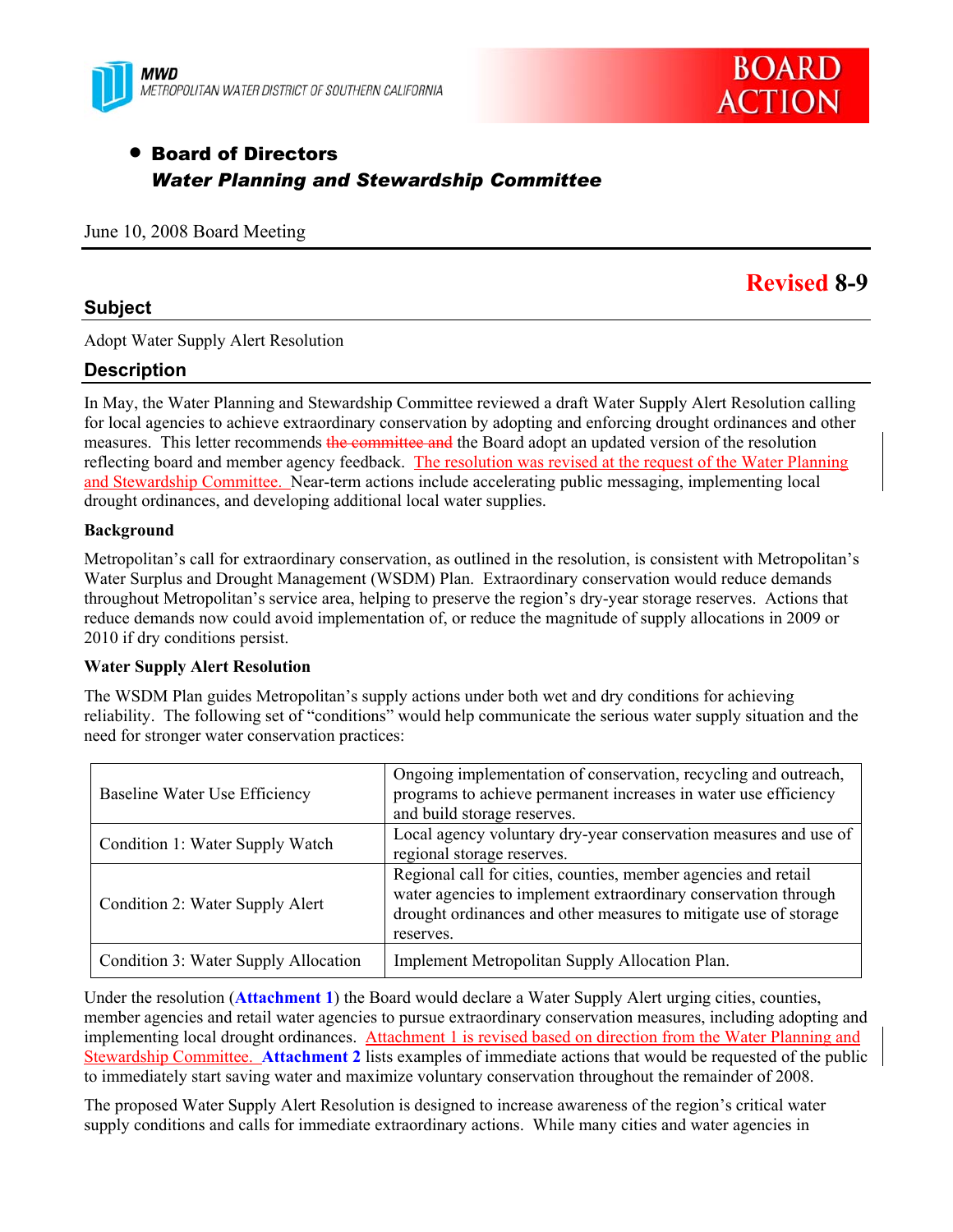Southern California are already implementing local drought ordinances, the Resolution urges the remaining entities to institute or develop and implement their own ordinances as soon as possible.

### **Immediate Actions**

Metropolitan would support the member agencies' efforts to achieve savings by significantly accelerating Metropolitan's current media and outreach campaigns to communicate the need for extraordinary conservation because of the significant reduction in the region's imported supplies. In conjunction with the member agencies, Metropolitan would develop and deliver regional messages through expanded media outlets and channels. Potential activities include: providing lawn watering information to nightly news weather reports; providing water supply status information to elected officials and other stakeholders at regular intervals; expanding outreach efforts to affected industries and stakeholder groups; and assisting member agencies and retail agencies with messaging efforts to local communities.

As part of the media campaign, Metropolitan would urge all customers in the service area to immediately implement the conservation actions in **Attachment 2**. By aggressively promoting these actions, staff estimates that as much as 200,000 acre-feet of savings could be realized over the next 12 months. A summary of how the estimated savings is derived is contained in **Attachment 3**.

### **Summary**

In order to effectively manage and reduce the risk of water shortages, there must be aggressive actions taken to reduce demand in the service area. These actions include additional water conservation and acceleration of local supply development. Results of these efforts would reduce pressure on storage reserves. This board action would initiate efforts at the local and regional level.

## **Policy**

By Minute Item 37324, dated September 1988, the Board established financial incentives for water conservation and authorized funding new and emerging technologies.

By Minute Item 43747, dated October 12, 1999, the Board authorized partnerships with state and federal agencies under Metropolitan's Conservation Credits Program.

By Minute Item 43021, dated June 9, 1998, the Board adopted the Local Resources Program.

By Minute Item 47049, dated April 10, 2007 the Board authorized open program alternative approach for the Local Resources Program.

## **California Environmental Quality Act (CEQA)**

CEQA determination for Options #1 and #2:

The proposed action is categorically exempt under the provisions of CEQA and the State CEQA Guidelines. The proposed action involves the funding and minor alterations of existing private or public facilities, along with minor modifications in the condition of land, water, and/or vegetation which do not involve removal of healthy, mature, scenic trees. These activities would result in negligible or no expansion of use and no possibility of significantly impacting the physical environment. Additionally, the action involves the adoption or alteration of educational outreach of conservation incentive programs which inovlve no physical alteration in the areas affected. Accordingly, the proposed action qualifies under Class 1, Class 4, and Class 22 Categorical Exemptions (Sections 15301, 15304, and 15322 of the State CEQA Guidelines).

The CEQA determination is: Determine that pursuant to CEQA, the proposed action qualifies under two Categorical Exemptions (Class 1, Section 15301, Class 4, Section 15304, and Class 22, Section 15322 of the State CEQA Guidelines).

CEQA determination for Option #3:

None required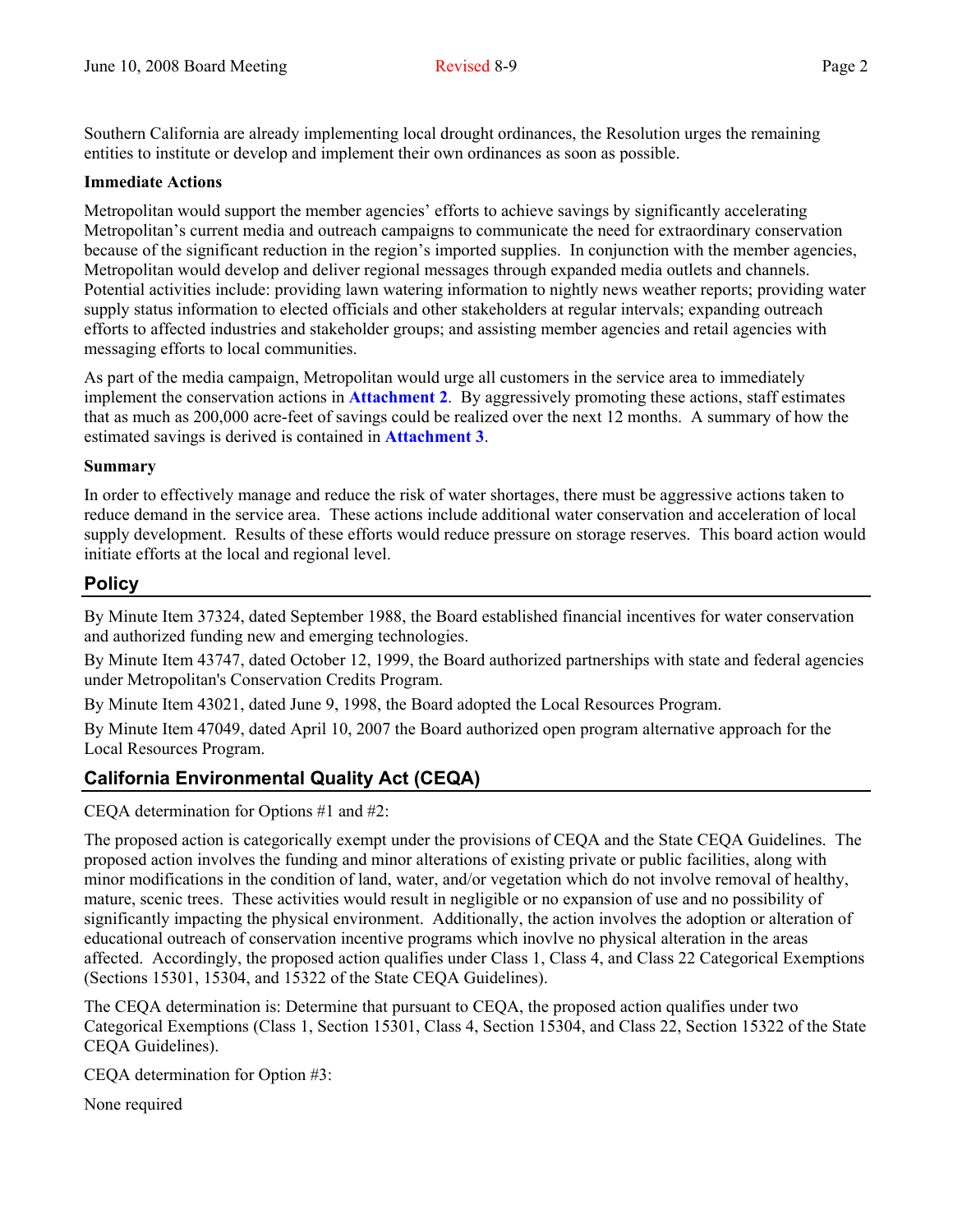## **Board Options**

#### **Option #1**

Adopt the CEQA determination and the proposed Water Supply Alert Resolution.

**Fiscal Impact:** Upon adoption of the Water Supply Alert Resolution, costs related to staff resources and expenditures in Metropolitan's Conservation Credit programs will likely increase as customers respond to the call for extraordinary conservation. Lower water sales will result in higher future water rates. Rates could increase higher than projected if water sales fall below 2.23 MAF as budgeted for fiscal year 2008/09. **Business Analysis:** The local city, county, member agency and retail water agency actions called for in Water Supply Alert will help the region preserve already depleted storage preserves and help the region avoid or reduce the magnitude of a potential shortage in 2009.

#### **Option #2**

Adopt the CEQA determination and the proposed Water Supply Alert Resolution with modifications to the actions called for within the resolution.

**Fiscal Impact:** Upon adoption of the Water Supply Alert Resolution, costs related to staff resources and expenditures in Metropolitan's Conservation Credit programs will likely increase as customers respond to the call for extraordinary conservation. Lower water sales will result in higher future water rates. **Business Analysis:** The local city, county, member agency and retail water agency actions called for in Water Supply Alert will help the region preserve already depleted storage preserves and help the region avoid or

reduce the magnitude of a potential shortage in 2009.

### **Option #3**

Do not adopt the proposed Water Supply Alert Resolution.

**Fiscal Impact:** Metropolitan may need to purchase more transfer water to protect storage reserves. **Business Analysis:** Demands for imported water may exceed supply, placing further stress on limited storage reserves.

## **Staff Recommendation**

Option #1

6/9/2008 *Date* 

*Stephen N. Arakawa Manager, Water Resource Management* 

6/9/2008 *Jeffrey Kightlinger General Manager Date* 

**Attachment 1 – Water Supply Alert Resolution** 

**Attachment 2 – Examples of Immediate Actions for Residents of Metropolitan's Service Area** 

**Attachment 3 – Water Supply Alert Potential Savings Estimates** 

BLA #6147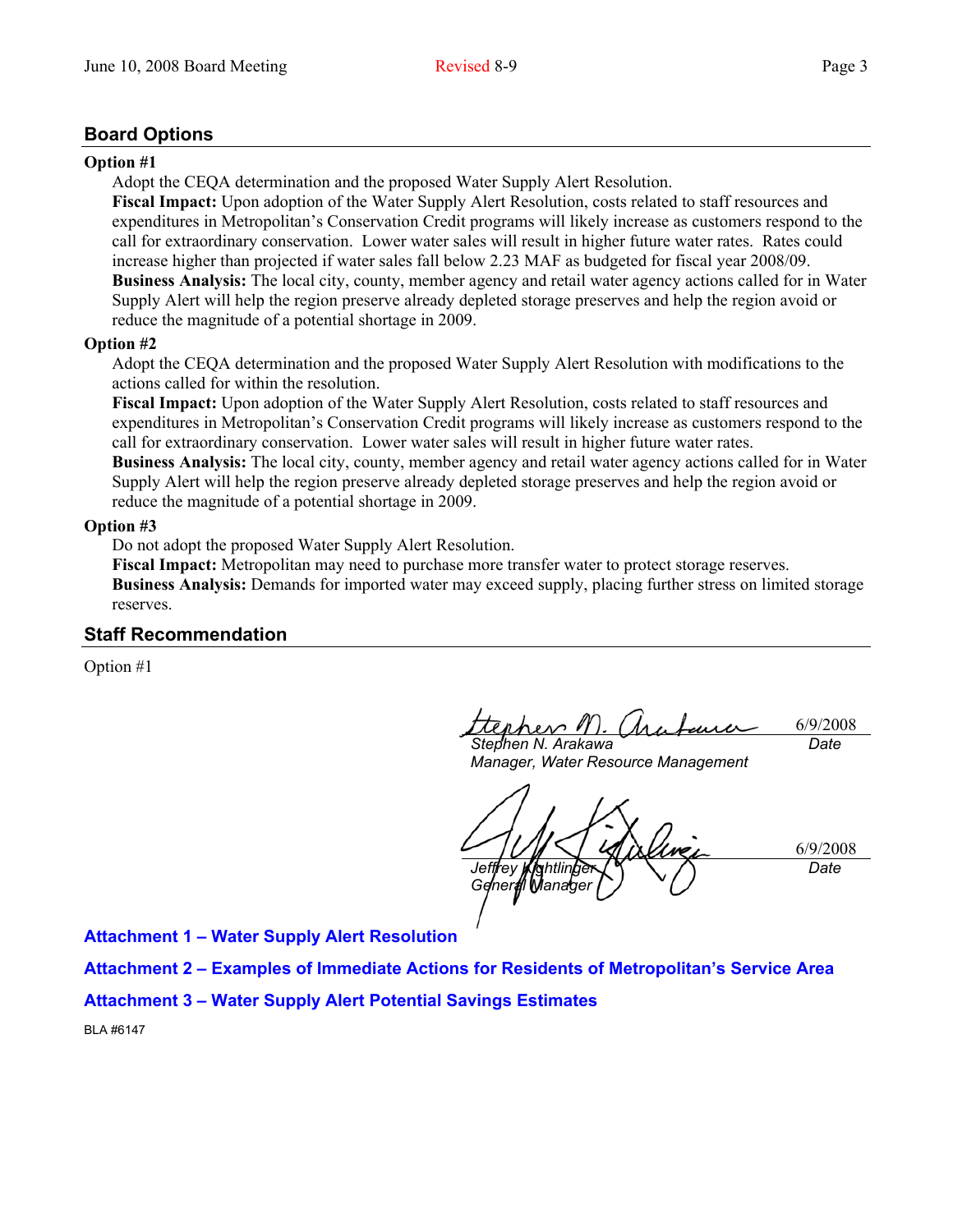## **RESOLUTION OF THE BOARD OF DIRECTORS OF THE METROPOLITAN WATER DISTRICT OF SOUTHERN CALIFORNIA CALLING FOR A WATER SUPPLY ALERT**

WHEREAS, Metropolitan's main sources of imported supplies are facing unprecedented challenges because of record dry conditions for eight of the last nine years along the Colorado River and deteriorating environmental conditions in the Sacramento-San Joaquin Delta; and

WHEREAS, since 2003 Metropolitan's Colorado River supplies have been significantly diminished because California reduced its use of River water due to drought conditions and in accordance with a series of intra-California and multi-state agreements on the Colorado River; and

WHEREAS, Metropolitan's State Water Project supplies from the Delta will be reduced by nearly 30 percent this year due to court-ordered pumping restrictions to protect endangered species; and

WHEREAS, Metropolitan and its member agencies are withdrawing water from surface and groundwater storage reserves to meet current water demands, leaving the region's supplies vulnerable; and

WHEREAS, Metropolitan must maintain a prudent level of reserve supplies in the case of a supply disruption from an earthquake, catastrophe or other event; and

WHEREAS, Metropolitan has already curtailed the delivery of water for agricultural and groundwater replenishment use throughout its six-county service area; and

WHEREAS, Metropolitan's 1999 Water Surplus and Drought Management plan guides Metropolitan's water supply management actions and includes provisions for implementing extraordinary conservation under dry conditions; and

WHEREAS, Metropolitan and the member agencies have taken major actions this year to accelerate conservation and recycling implementation, and continue to aggressively pursue other locally-produced water supplies such as groundwater storage and recovery, and groundwater and seawater desalination; and

WHEREAS, Metropolitan and the member agencies as well as are increasing public messaging to create a heightened awareness of the Region's supply challenges; and

WHEREAS, Metropolitan relies on the actions of its 26 member agencies and other retailers to enact and implement local conservation measures,

NOW THEREFORE BE IT RESOLVED that the Board of Directors of The Metropolitan Water District of Southern California, under its Water Surplus and Drought Management Plan, declares that Southern California in Metropolitan's service area is in a Water Supply Alert condition; and

BE IT FURTHER RESOLVED that Metropolitan urges all cities, counties, member agencies and retail water agencies to implement extraordinary conservation measures to preserve regional storage reserves; and

BE IT FURTHER RESOLVED that Metropolitan urges all cities, counties, member agencies and retail water agencies in the region to immediately activate and enforce existing conservation and drought ordinances; and

BE IT FURTHER RESOLVED that all cities, counties, member agencies and retail water agencies who have not adopted drought ordinances, are urged to immediately adopt and enforce conservation and drought ordinances that include measures such as: tiered rate structures that promote conservation; restrictions on the hours of outdoor watering; prohibitions on landscape irrigation runoff; provisions for water efficient landscapes in new construction and landscape retrofits; hotlines or other mechanisms for the public to report inefficient or prohibited water use; restrictions on use of potable water for street cleaning; new or enhanced rebate programs for water saving devices; new or enhanced incentives to maximize the use of recycled water; and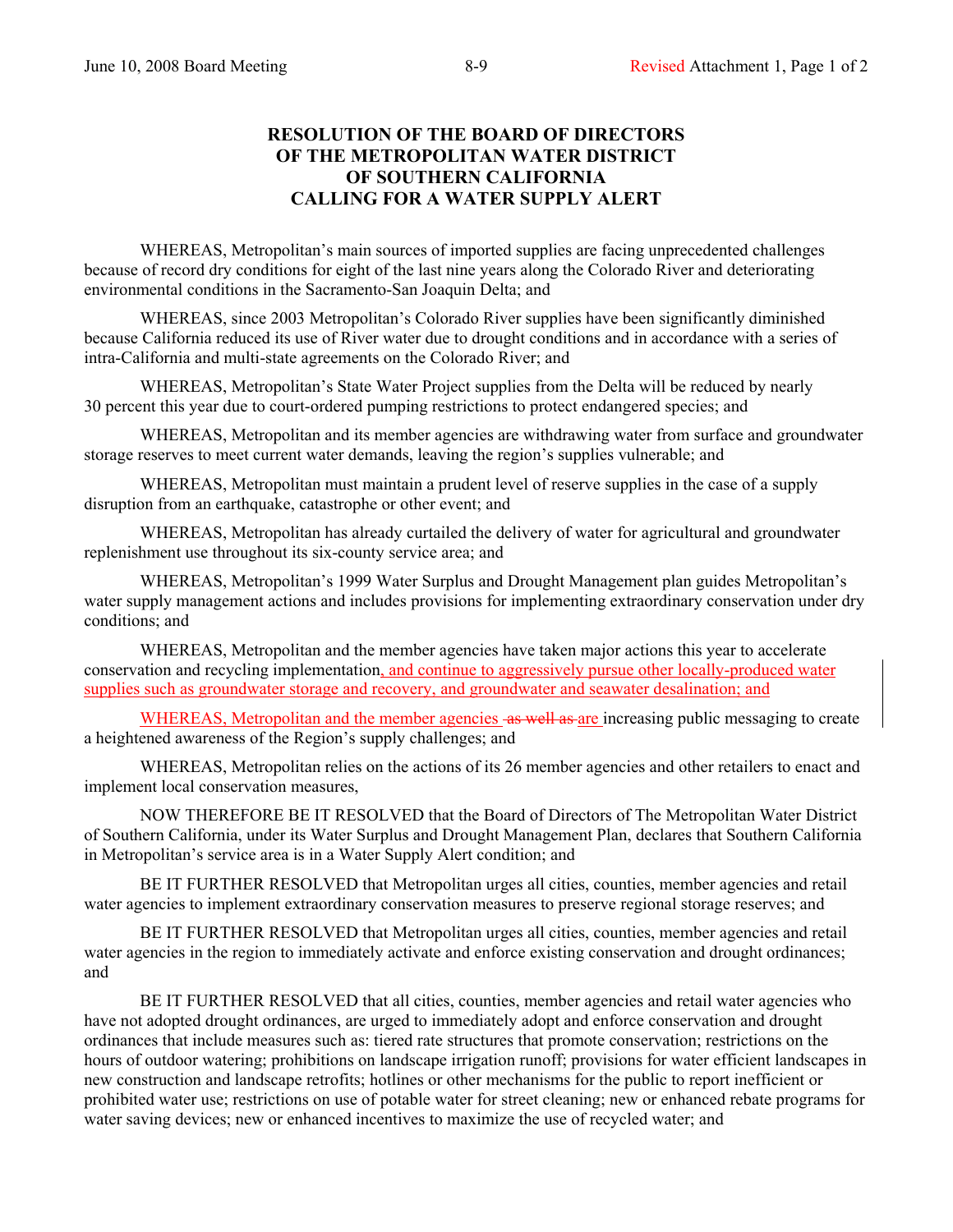BE IT FURTHER RESOLVED that Metropolitan urges all member agencies and retail water agencies participating in its Local Resources Program to accelerate completion and optimize operations of water recycling and groundwater recovery projects; and

BE IT FURTHER RESOLVED that Metropolitan will coordinate with the member agencies to develop a unified regional message and significantly accelerate its current media and outreach campaigns in order to communicate the need for extraordinary conservation to general public, businesses, stakeholder industries and public officials; and

BE IT FURTHER RESOLVED that Metropolitan intends to work with and assist its member agencies, and the region's cities, counties and retail water agencies to help ensure a reliable near-term and long-term water supply, to adopt and implement appropriate conservation ordinances and measures, and to inform retail water users of the Water Supply Alert conditions and the need for immediate and sustained water use efficiency practices.

I HEREBY CERTIFY that the foregoing is a full, true, and correct copy of a resolution adopted by the Board of Directors of The Metropolitan Water District of Southern California at its meeting held June 10, 2008.

> Board Executive Secretary The Metropolitan Water District of Southern California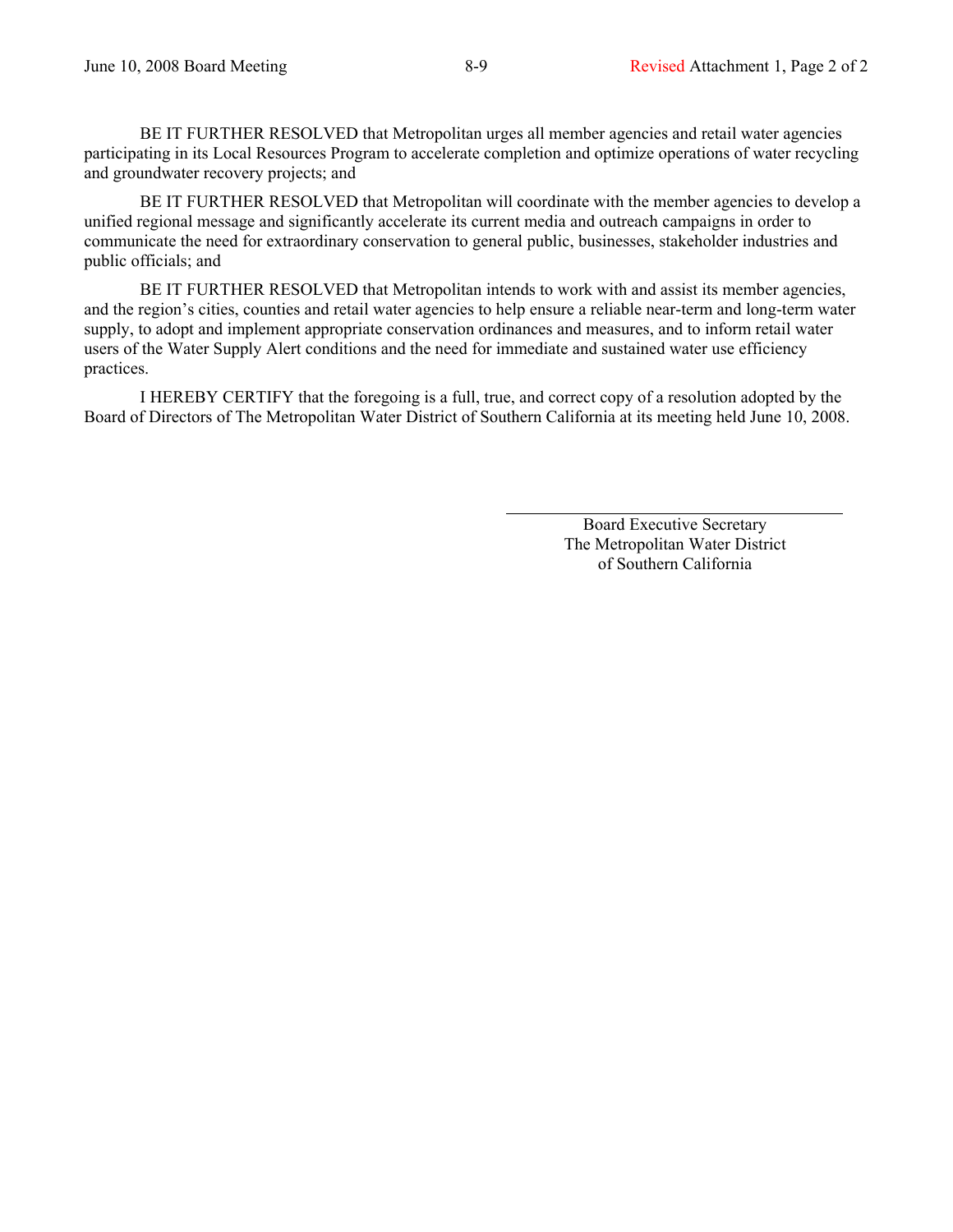# Examples of Immediate Actions for Residents of Metropolitan's Service Area

California's main water sources have been severely impacted by record dry conditions and cut backs in critical supplies from Northern California. And we're already using our reserves to supply our everyday water. Our water situation is serious. But here's how you can help:

Two of the best ways to cut water use at home is to **reduce landscape watering by one day each week** and **stop washing your car at home**. Other ways to save water include:

| What you can do:                                                                       | How much you can save:     |  |
|----------------------------------------------------------------------------------------|----------------------------|--|
| Outdoor                                                                                |                            |  |
| Water your yard only before 8 a.m. to reduce evaporation<br>and interference from wind | 25 gallons per day         |  |
| Install a smart sprinkler controller.                                                  | 40 gallons per day         |  |
| Use a broom instead of a hose to clean driveways and<br>sidewalks                      | 150 gallons each time      |  |
| Check your sprinkler system for leaks, overspray and<br>broken sprinkler heads         | 500 gallons a month        |  |
| Install pool covers and limit use of misting devices                                   | Hundreds of gallons a year |  |
| Use organic mulch around plants to reduce evaporation                                  | Hundreds of gallons a year |  |
| <b>Indoor</b>                                                                          |                            |  |
| Turn off the water when you brush your teeth                                           | 3 gallons per day          |  |
| Shorten your showers by one or two minutes                                             | 5 gallons per day          |  |
| Fix leaky faucets                                                                      | 20 gallons per day         |  |
| Wash only full loads of laundry                                                        | 15 to 50 gallons per load  |  |

Talk to your family and friends about saving water

**Homeowners:** Save water by taking advantage of Metropolitan's incentives for water-efficient appliances and fixtures, including:

| • High efficiency toilets | • High efficiency washing machines |
|---------------------------|------------------------------------|
| • Rotating sprinklers     | $\bullet$ Artificial turf          |

• Weather-based irrigation controllers

**Business owners:** Save water by receiving rebates through Metropolitan's "Save Water Save-A-Buck" incentive program for installing water-saving appliances and equipment, or through the Water Savings Performance Program, which pays for process water and irrigation equipment improvements.

Managers of large landscapes and businesses with significant cooling water needs are encouraged to switch to recycled water if available. Recycled water represents 100% conservation of potable water, and will help preserve our critical drought storage reserves.